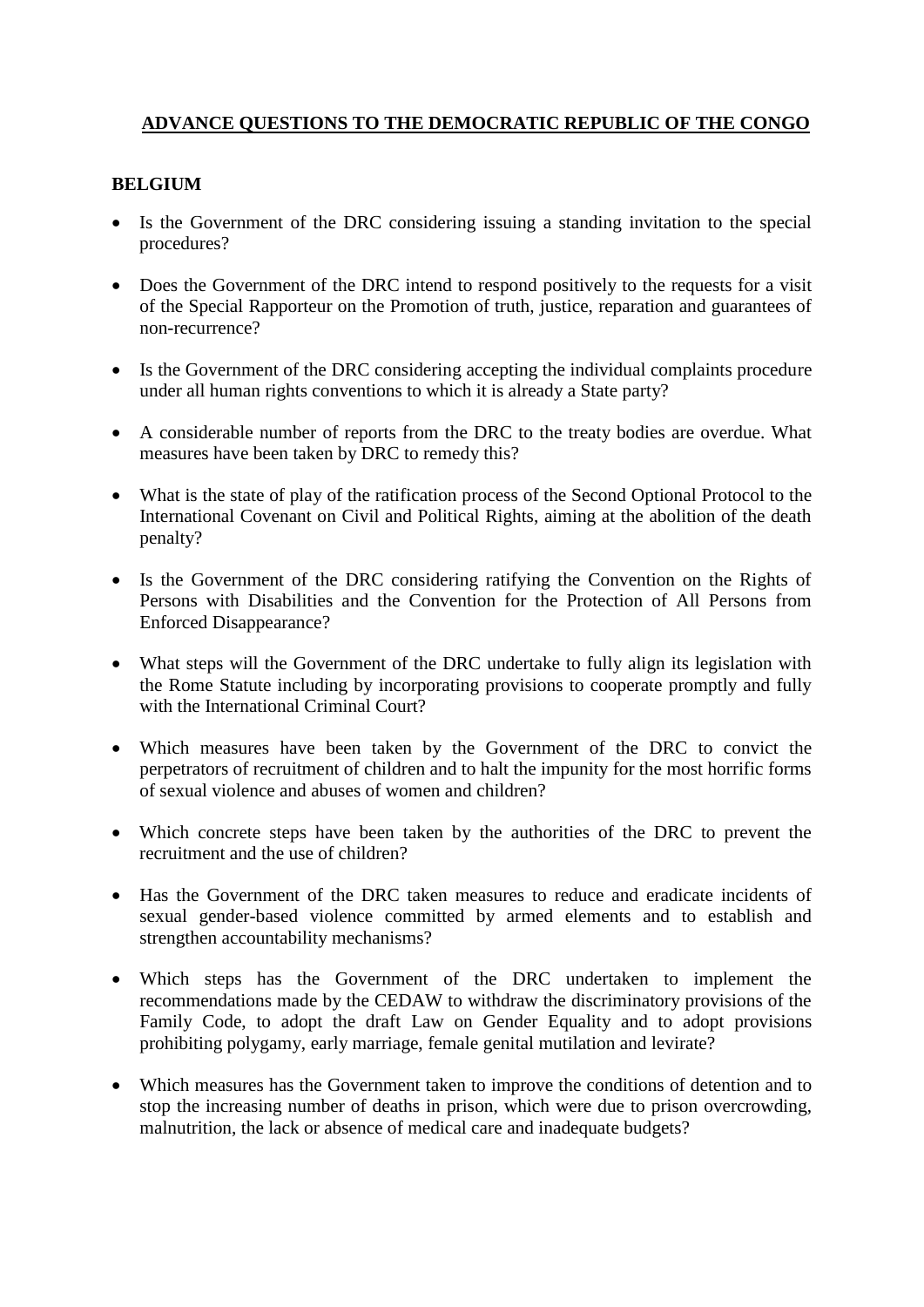- What steps has the Government of the DRC taken to halt the incidents of intimidation, death threats, arbitrary arrests and other human rights violations committed against human rights defenders and journalists by State officials and armed groups?
- Which measures has the Government taken to criminalize acts of violence against children accused of witchcraft and to organize a national campaign of awareness-raising on the issue?

### **CZECH REPUBLIC**

- When will the Government of the Democratic Republic of the Congo establish an independent national preventive mechanism in accordance with the Optional Protocol to the Convention against Torture and Other Cruel, Inhuman or Degrading Treatment or Punishment?
- Does the Government consider abolishing the death penalty? If so, in what timeframe?
- What measures have been taken to stem the involvement of members of the national defence and security forces in sexual violence against women, especially in the East of the country?
- How does the Government implement numerous critical recommendations of the Committee on the Elimination of Discrimination against Women related to the protection of women's rights? Was the draft Family Code prepared in accordance with the CEDAW recommendations? Does the Government consider adopting new Law on Gender Equality as recently recommended by the CEDAW?
- Has the Government implemented recommendations of international election observation missions observing the 2011 presidential and legislative elections, especially the ones relating to the equal political participation? What concrete steps have been undertaken in this regard?

### **GERMANY**

- The protection of civilians, in particular of women and children, remains of serious concern in the DRC. In this context, reports of crimes and sexual violence committed by members of State security forces and armed groups continue to surface. What concrete measures has the DRC adopted, for instance in the field of training and education, to further enhance awareness among all members of the police and army, regardless of rank, to protect civilians and their human rights? What steps has the government taken to strengthen the judicial system with a view to fight corruption, end impunity of those accountable and ensure international fair trial standards?
- In 2009, Germany recommended that the DRC strengthen its efforts to reform the FARDC and to improve military justice. So far, little progress has been made on a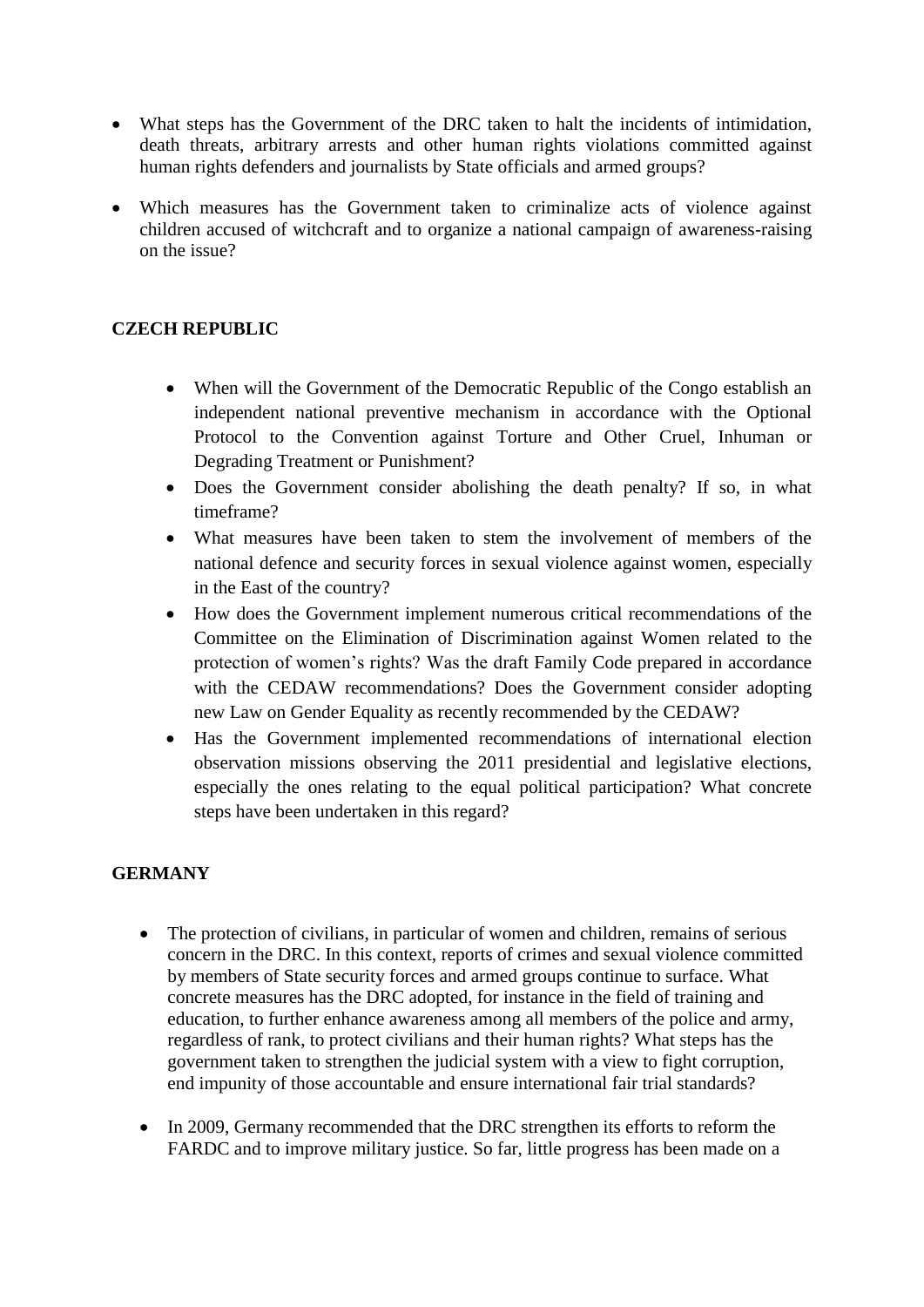comprehensive reform of the military. Does the DRC have concrete plans to reform the FARDC?

- In 2009, the DRC has adopted a national strategy to combat sexual and gender-based violence. Given the many worrisome trends in the region, what concrete measures and steps have been taken by the Congolese government to ensure the implementation of the national strategy and combat human rights violations committed on the basis of gender, gender identity, or sexual orientation?
- How did the DRC involve civil society in the preparation of its UPR process?

# **NETHERLANDS**

- Can the government of the DRC indicate when legislation in accordance with the Rome Statute of the International Criminal Court will be in place?
- Can the government indicate when there will be a decision on the proposal for the establishment of *chambres mixtes*?
- Will the government develop effective mechanisms to eliminate sexual violence, in consultation with groups representing women's interests, to prevent violence against women and girls, to facilitate prosecution of perpetrators, and to provide full reparation for victims and survivors, in line with United Nations (UN) Security Council Resolutions 1325 of 2000 on women, peace, and security; 1820 of 2008; and 2106 of 2013, which are aimed at preventing and protecting women and girls from sexual violence in armed conflict and post-conflict situations?
- Can the government indicate how it will ensure that human rights defenders can conduct their work in a conducive legal, institutional and administrative framework.

### **SWEDEN**

- How will the Government of DR Congo ensure that the Family Code currently debated in parliament does not give unequal status – legally and normatively – to Congolese women and men?
- How will the Government of DR Congo ensure that human the rights violations that have accompanied military offensives and election processes in the past will be prevented in the ongoing and planned military operations and in the coming elections?

### **UNITED KINGDOM**

• It is encouraging that reports indicate that over the period since the last UPR a large number of children have been released from the Congolese Armed Forces and freed from